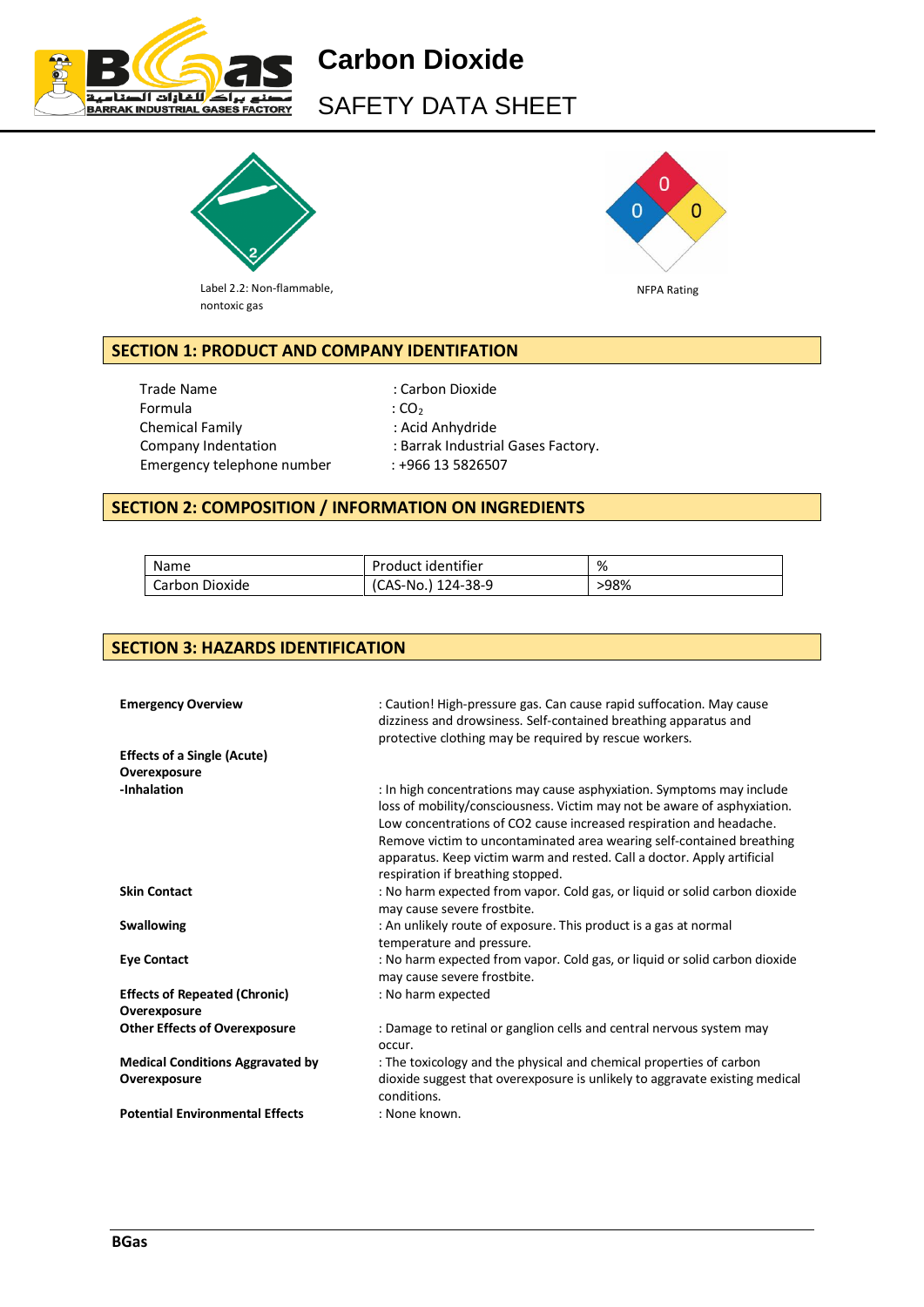

SAFETY DATA SHEET

## **SECTION 4: FIRST AID MEASURES**

| <b>Inhalation</b>         | : Immediately remove to fresh air. If not breathing, give artificial<br>respiration. If breathing is difficult, qualified personnel may give oxygen.<br>Call a physician.                                                                |
|---------------------------|------------------------------------------------------------------------------------------------------------------------------------------------------------------------------------------------------------------------------------------|
| Skin/eye contact          | : For exposure to cold vapor or solid, immediately warm frostbite area with<br>warm water not to exceed 41°C (105°F). In case of massive exposure,<br>remove contaminated clothing while showering with warm water. Call a<br>physician. |
| <b>Swallowing</b>         | : An unlikely route of exposure. This product is a gas at normal<br>temperature and pressure.                                                                                                                                            |
| <b>Notes to Physician</b> | : There is no specific antidote. Treatment of overexposure should be<br>directed at the control of symptoms and the clinical condition of the<br>patient. Victim may not be aware of asphyxiation.                                       |

# **SECTION 5: FIRE FIGHTING MEASURES**

| <b>Flammable class</b><br><b>Extinguishing media</b><br>- Suitable extinguishing media | : Non-flammable.<br>: All known extinguishants can be used.                                                                                                                                                                                                                                 |
|----------------------------------------------------------------------------------------|---------------------------------------------------------------------------------------------------------------------------------------------------------------------------------------------------------------------------------------------------------------------------------------------|
| <b>Hazardous combustion products</b>                                                   | : None.                                                                                                                                                                                                                                                                                     |
| Specific physical and chemical                                                         | : Heat of fire can build pressure in cylinder and cause it to rupture. No part                                                                                                                                                                                                              |
| hazards                                                                                | of cylinder should be subjected to a temperature higher than 52°C (125°F).<br>Carbon dioxide cylinders are equipped with a pressure relief device.<br>(Exceptions may exist).                                                                                                               |
| <b>Specific methods</b>                                                                | : If possible, stop flow of product. Evacuate all personnel from danger<br>area. Immediately deluge cylinders with water from maximum distance<br>until cool; then move them away from fire area if without risk. Self-<br>contained breathing apparatus may be required by rescue workers. |
| Protective equipment and precautions<br>for firefighters                               | : Firefighters should wear personal protective equipment and fire-fighting<br>turnout gear as appropriate for surrounding fire.                                                                                                                                                             |

# **SECTION 6: ACCIDENTAL RELEASE MEASURES**

| <b>Personal precautions</b>      | : Evacuate area. Wear self-contained breathing apparatus when entering<br>area unless atmosphere is proved to be safe. Ensure adequate air<br>ventilation. |
|----------------------------------|------------------------------------------------------------------------------------------------------------------------------------------------------------|
| <b>Environmental precautions</b> | : Try to stop release. Prevent from entering sewers, basements and<br>workpits, or any place where its accumulation can be dangerous.                      |
| <b>Cleanup methods</b>           | : Ventilate area.                                                                                                                                          |

# **SECTION 7: HANDLING AND STORAGE**

| Precautions to be taken in handling | : Avoid breathing gas. Do not get liquid in eyes, on skin, or clothing.<br>Protect cylinders from damage. Use a suitable hand truck to move<br>cylinders; do not drag, roll, slide, or drop. Never attempt to lift a cylinder<br>by its cap; the cap is intended solely to protect the valve.<br>Never insert an object (e.g., wrench, screwdriver, pry bar) into cap<br>openings; doing so may damage the valve and cause a leak. Use an<br>adjustable strap wrench to remove overtight or rusted caps. Open valve<br>slowly. If valve is hard to open, discontinue use and contact BGas. Keep<br>cylinder upright when in use. Never apply flame or localized heat flame or<br>directly to any part of the cylinder. |
|-------------------------------------|------------------------------------------------------------------------------------------------------------------------------------------------------------------------------------------------------------------------------------------------------------------------------------------------------------------------------------------------------------------------------------------------------------------------------------------------------------------------------------------------------------------------------------------------------------------------------------------------------------------------------------------------------------------------------------------------------------------------|
|-------------------------------------|------------------------------------------------------------------------------------------------------------------------------------------------------------------------------------------------------------------------------------------------------------------------------------------------------------------------------------------------------------------------------------------------------------------------------------------------------------------------------------------------------------------------------------------------------------------------------------------------------------------------------------------------------------------------------------------------------------------------|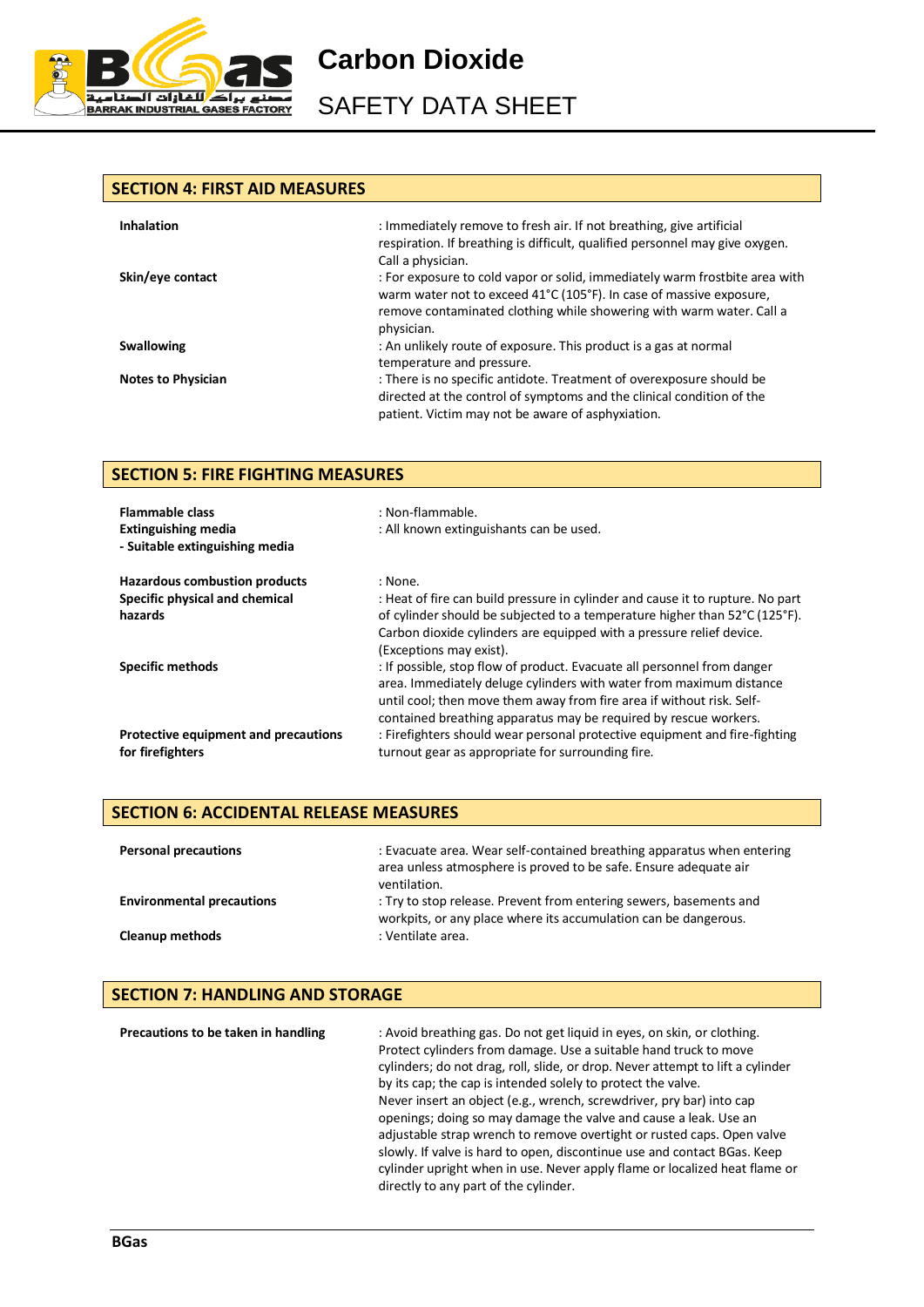

SAFETY DATA SHEET

## **SECTION 7: HANDLING AND STORAGE (Continued)**

**Precautions to be taken in storage** : Gas can cause rapid suffocation due to oxygen deficiency. Store and use with adequate ventilation. Store only where will not exceed 52°C (125°F). Carbon dioxide is heavier than air. It tends to accumulate near the floor of an enclosed space, displacing air and pushing it upward. This creates an oxygen deficient atmosphere near the floor. Ventilate space before entry. Verify sufficient oxygen concentration. Close cylinder valve after each use; keep closed even when empty. Prevent reverse flow. Reverse flow into cylinder may cause rupture. Use a check valve or other protective device in any line or piping from the cylinder. Do not strike an arc on the cylinder. The defect produced by an arc burn could lead to cylinder rupture. Do not ground the cylinder or allow it to become part of an electrical circuit. Firmly secure cylinders upright to keep them from falling or being knocked over. Screw valve protection cap firmly in place by hand. Store full and empty cylinders separately. Use a first-in, first-out inventory system to prevent storing full cylinders for long periods.

#### **SECTION 8: EXPOSURE CONTROLS / PERSONAL PROTECTION**

| <b>Engineering controls</b>   |                                                                                                                                                                                                                                                  |
|-------------------------------|--------------------------------------------------------------------------------------------------------------------------------------------------------------------------------------------------------------------------------------------------|
| Local exhaust                 | : Use a local exhaust system, if necessary, to keep the concentration of<br>carbon dioxide below all applicable exposure limits in the worker's<br>breathing zone.                                                                               |
| <b>Mechanical (General)</b>   | : Under certain conditions, general exhaust ventilation may be acceptable<br>to keep carbon dioxide below the exposure limits                                                                                                                    |
| <b>Special</b>                | : None.                                                                                                                                                                                                                                          |
| Other                         | : None.                                                                                                                                                                                                                                          |
| Personal protective equipment |                                                                                                                                                                                                                                                  |
| -Skin Protection              | : Wear insulated neoprene gloves for cylinder handling; welding gloves for<br>welding. When using carbon dioxide or carbon dioxide mixtures in welding<br>and cutting. Regardless of protective equipment, never touch live<br>electrical parts. |
| <b>Eye/Face Protection</b>    | : when using carbon dioxide or carbon dioxide mixtures in welding and<br>cutting.                                                                                                                                                                |
| <b>Respiratory Protection</b> | : None required under normal use. An air-supplied respirator must be<br>used in confined spaces                                                                                                                                                  |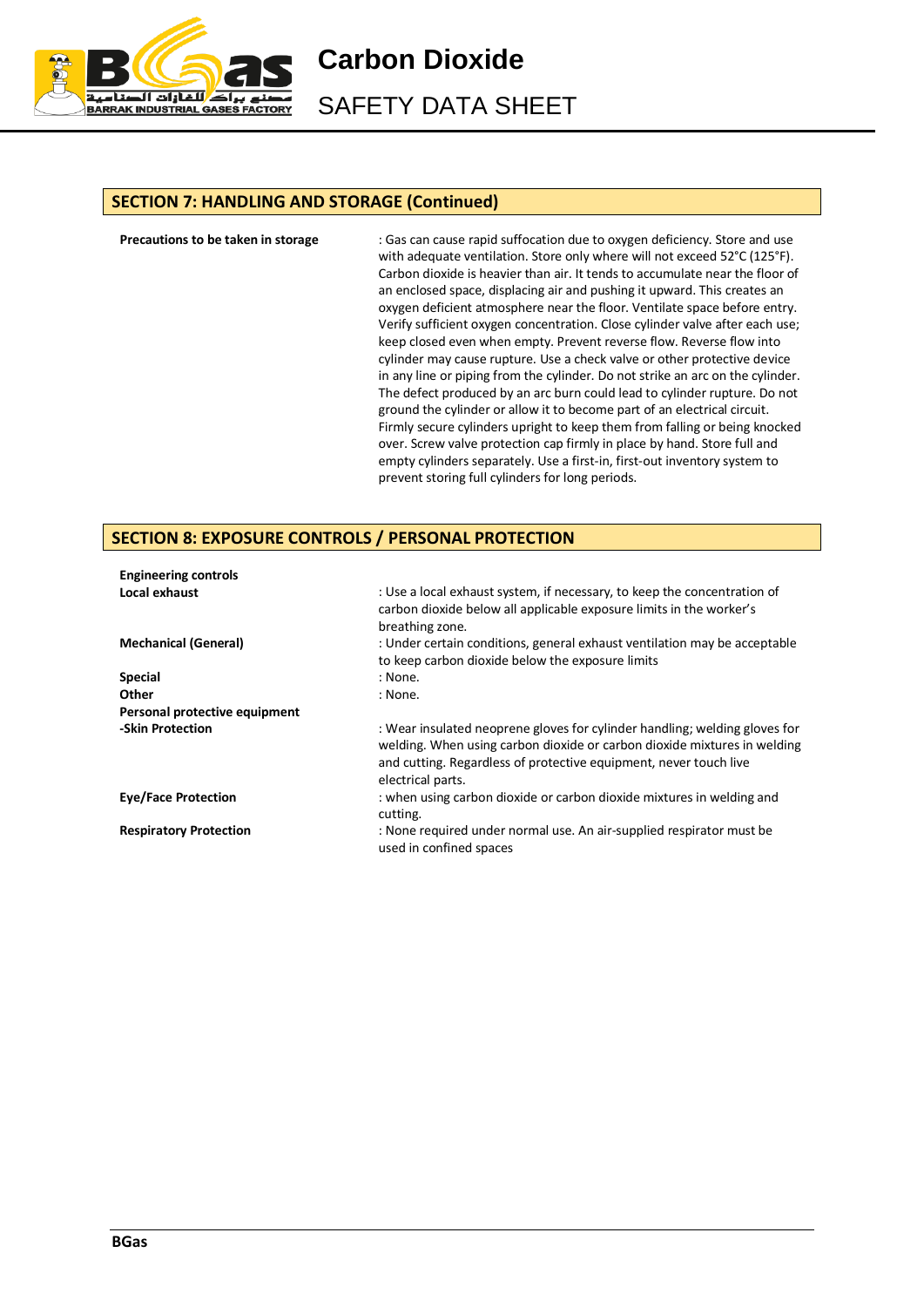

SAFETY DATA SHEET

# **SECTION 9: PHYSICAL AND CHEMICAL PROPERTIES**

| Appearance                                                                      | Colorless gas.                                                                   |
|---------------------------------------------------------------------------------|----------------------------------------------------------------------------------|
| Odor                                                                            | Odorless. It is felt by some to have a slight, pungent odor and biting<br>taste. |
| <b>Odor Threshold</b>                                                           | Not applicable.                                                                  |
| <b>Physical State</b>                                                           | Gas at normal temperature and pressure.                                          |
| рH                                                                              | 3.7 (for carbonic acid).                                                         |
| <b>Sublimition Point at 1 atm</b>                                               | $-78.5^{\circ}$ C (109.3°F)                                                      |
| <b>Boiling Point at 1 atm</b>                                                   | Not applicable.                                                                  |
| <b>Flash Point (test method)</b>                                                | Not applicable.                                                                  |
| <b>Evaporation Rate (Butyl Acetate = 1)</b>                                     | High.                                                                            |
| <b>Flammability</b>                                                             | Nonflammable.                                                                    |
| Flammable Limits In Air, % by volume                                            | Lower: Not applicable. Upper: Not applicable.                                    |
| Vapor Pressure at 20°C (68°F)                                                   | 838 psig (5778 kpa).                                                             |
| Liquid Density (Saturated) at 21.1°C<br>$(70°F)$ and 1 atm                      | 47.6 lb/ft3 (762 kg/m3).                                                         |
| Specific Gravity ( $H2O = 1$ ) at boiling point<br>$(H2O = 1)$ at -7°C (19.4°F) | 1.22                                                                             |
| <b>Specific Gravity</b> (Air = 1) at $21.1^{\circ}$ C<br>$(70°F)$ and 1 atm     | 1.52                                                                             |
| Solubility In Water, vol/vol at 20°C<br>$(68°F)$ and 1 atm                      | 0.90                                                                             |
| <b>Partition Coefficient: n-octanol/water</b>                                   | Not available.                                                                   |
| <b>Autoignition Temperature</b>                                                 | Not applicable.                                                                  |
| <b>Decomposition Temperature</b>                                                | Not available.                                                                   |
| <b>Percent Volatiles By Volume</b>                                              | 100                                                                              |
| Molecular Weight                                                                | 44.01                                                                            |
| <b>Molecular Formula</b>                                                        | CO <sub>2</sub>                                                                  |

# **SECTION 10: STABILITY AND REACTIVITY**

| <b>Chemical Stability</b><br><b>Conditions to Avoid</b> | : Stable<br>: Contact with incompatible materials, exposure to electrical<br>discharges, and/or high temperatures as stated below.                                     |
|---------------------------------------------------------|------------------------------------------------------------------------------------------------------------------------------------------------------------------------|
| <b>Incompatible Materials</b>                           | : Alkali metals, alkaline earth metals, metal acetylides, chromium,<br>titanium above 550°C (1022°F), uranium above 750°C (1382°F),<br>magnesium above 775°C (1427°F). |
| <b>Hazardous Decomposition Products</b>                 | : Electrical discharges and high temperatures decompose carbon<br>dioxide into carbon monoxide and oxygen.                                                             |
| <b>Possible of Hazardous Reactions</b>                  | : Will Not Occur. Decomposition into toxic, flammable, and/or<br>oxidizing materials under above-stated conditions                                                     |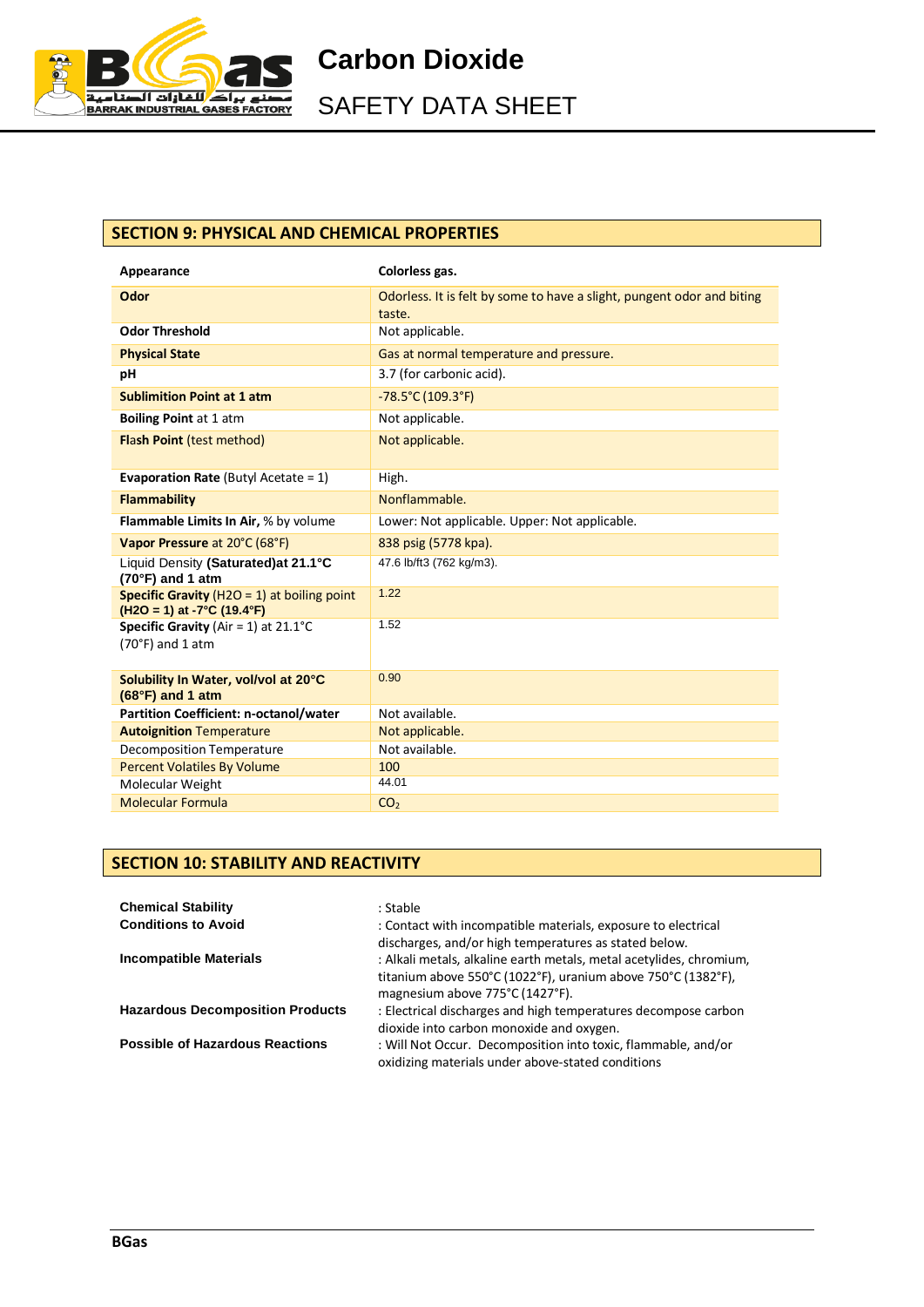

SAFETY DATA SHEET

## **SECTION 11: TOXICOLOGICAL INFORMATION**

#### Acute Dose Effect **in the set of the CLC** = 90,000 ppm, 5 min., human.

The welding process may generate hazardous fumes and gases. Carbon dioxide is an asphyxiant. It initially stimulates respiration and then causes respiratory depression. High concentrations result in narcosis. Symptoms in humans are as follows: **Effect:** Concentration:

|                                        | CUNCENTIQUUN.                                                              |
|----------------------------------------|----------------------------------------------------------------------------|
| -Breathing rate increases slightly     | $:1\%$                                                                     |
| -Breathing rate increases to 50%       | :2%                                                                        |
| above normal level. Prolonged          |                                                                            |
| exposure can cause headache,           |                                                                            |
| tiredness.                             |                                                                            |
| -Breathing increases to twice normal   | :3%                                                                        |
| rate and becomes labored. Weak         |                                                                            |
| narcotic effect.                       |                                                                            |
| -Breathing increases to                | $:4-5%$                                                                    |
| approximately four times normal        |                                                                            |
| rate, symptoms of intoxication         |                                                                            |
| become evident, and slight choking     |                                                                            |
| may be felt.                           |                                                                            |
| -Characteristic sharp odor noticeable. | $: 5 - 10%$                                                                |
| Very labored breathing, headache,      |                                                                            |
| visual impairment, and ringing in the  |                                                                            |
| ears. Judgment may be impaired,        |                                                                            |
| -Unconsciousness occurs more           | $: 10 - 100\%$                                                             |
| rapidly                                |                                                                            |
| above 10% level. Prolonged exposure    |                                                                            |
| to high concentrations may             |                                                                            |
| eventually result in death from        |                                                                            |
| asphyxiation.                          |                                                                            |
| <b>Reproductive Effects</b>            | : A single study has shown an increase in heart defects in rats exposed to |
|                                        | 6% carbon dioxide in air for 24 hours at different times during gestation. |
|                                        | There is no evidence that carbon dioxide is teratogenic in humans.         |

| <b>SECTION 12: ECOLOGICAL INFORMATION</b> |                                                                                                                                 |
|-------------------------------------------|---------------------------------------------------------------------------------------------------------------------------------|
| <b>Ecotoxicity</b>                        | : No Known effects.                                                                                                             |
| <b>Other Adverse Effects</b>              | : No adverse ecological effects expected. Carbon dioxide does not contain<br>any Class I or Class II ozone-depleting chemicals. |

# **SECTION 13: DISPOSAL CONSIDERATION**

| <b>Waste Disposal Method</b> |  |
|------------------------------|--|
|------------------------------|--|

: Do not attempt to dispose of residual or unused quantities. Return cylinder to BGas.